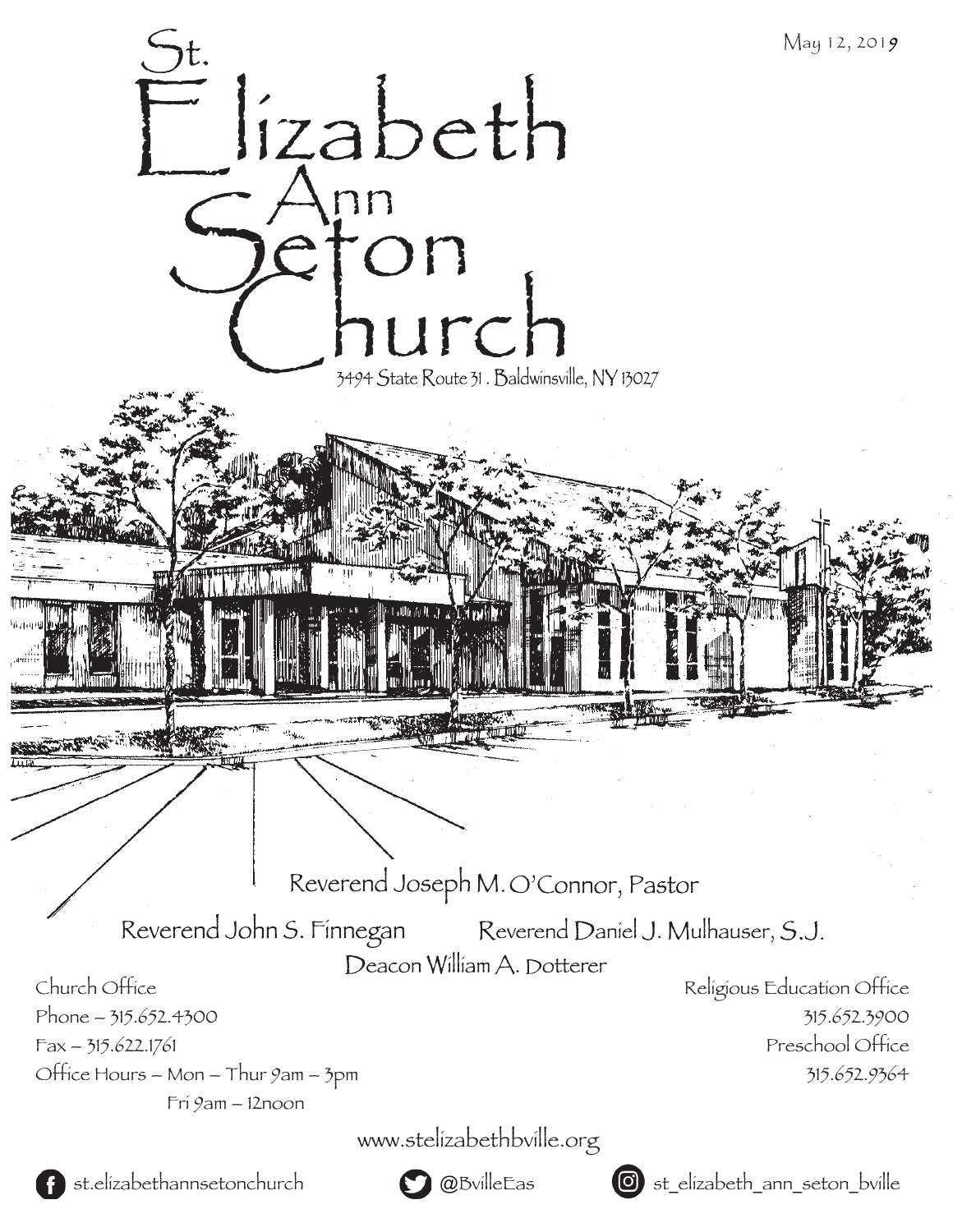## **ST. ELIZABETH ANN SETON STAFF**

| John Sheridan Middle School Faith Formation      |
|--------------------------------------------------|
| Julie Moss Elementary School Faith Formation     |
| Jennifer Guild Office/Human Development          |
|                                                  |
|                                                  |
|                                                  |
|                                                  |
|                                                  |
|                                                  |
| Parish Trustees Michael McCarthy, Mary Lou Smith |

Live simply<br>that others may<br>simply live



**Parish Mission Statement** The Catholic community of St. Elizabeth Ann Seton, united in the love of God, comes together to worship the Father, the Son and the Holy Spirit, to provide for the spiritual growth of each member, to minister to one another's needs, to be servants and neighbors to all, to strengthen and share faith, to experience the richness of Jesus Christ. The Catholic community of St. Elizabeth Ann Seton, aware of its call to be the good news, accomplishes its mission through worship, education, service and personal example.

**May God Bless** and keep safe in his care our Service Men and Women whose lives are in danger every day. They heroically serve to defend and maintain freedom around the world as well as at home. Our prayer for them reflects our great admiration and love for them. May God bless them, watch over them, and protect them always.

**Hope Appeal** The 2019 Hope Appeal kicks off next weekend. With your help, we can assure the continued support of many important programs that help thousands in our diocese each year: education of our children, college and seminary students, Catholic Charites services, and more. This year's theme is "Gratitude." Last year, Fr. O'Connor ran around the neighborhoods of our parish boundaries to thank you for your generous gifts. The plan was to reach our parish goal by July 1 and he would run by to thank you and you and you... With Brendan here this year to get a taste of parish life, it seems only appropriate to do that again. Please consider responding early and giving back to the Lord from your "first fruits." Thank you very much!

Anna Asks... Do Catholics believe in Reincarnation? The short answer is, there is no reincarnation. The Catechism of the Catholic Church says: "*Death is the end of man's earthly pilgrimage, of the time of grace and mercy which God offers him*  so as to work out his earthly life in keeping with the divine plan, and to decide his ultimate destiny. When 'the single *course of our earthly life' is completed, we shall not return to other earthly lives: 'It is appointed for men to die once.' There is no 'reincarnation' after death*." (in No. 1013) Certainly, Jesus brought people back to life – to their same life, but these are not cases of reincarnation. Reincarnation holds that people die and then return to the world in some other form or other body. The back-from- eath cases in the Gospels, in contrast, deal with continuity in the existence of individual persons. The upshot: Make the most of your life. You only get one in this world, and then you go to Our Lord and give an account for how you lived it.

**In Gratitude for Father Finnegan's Beautiful Sendoff** Thank you for the many, many hands who contributed to make Fr. Finnegan's funeral so beautiful. As Father loved to brag, the best parish in the diocese really shined bright. There was so much love poured out by those who set up, cleaned, cooked, and decorated; by those who welcomed, sang, prayed, and laughed; and by those who cleaned up, re-organized, and quietly wrapped up. Those who joined us from other parishes were impressed. The Finnegan family was grateful beyond measure for the accommodations and arrangements. Thank you for honoring Fr. John in such a beautiful way!

**On behalf of Dennis and John Leo**, I want to extend my deepest gratitude to all who joined us Monday night, and also to those who joined us through their prayers, for our officially becoming "Candidates" for Holy Orders. It was such a joyful celebration to be a part of, and the overwhelming support from our parish community here truly made it a Mass we will never forget. We cannot thank you enough for all the efforts made to welcome our friends and families from all over the diocese. As always, your hospitality and thoughtfulness made me so grateful to have this place as my home! May God bless you all for your goodness to us! –*Brendan*

**St. Elizabeth Ann Seton Preschool** registration is now open to the general public. Registration forms can be found on the table outside the church office, or can be downloaded from the church's website or the preschool website: www.seaspreschoolbville.com If you have any questions, please call Nicole Pompo, Preschool Director at 315-652-9364 or email at preschool@stelizabethbville.org.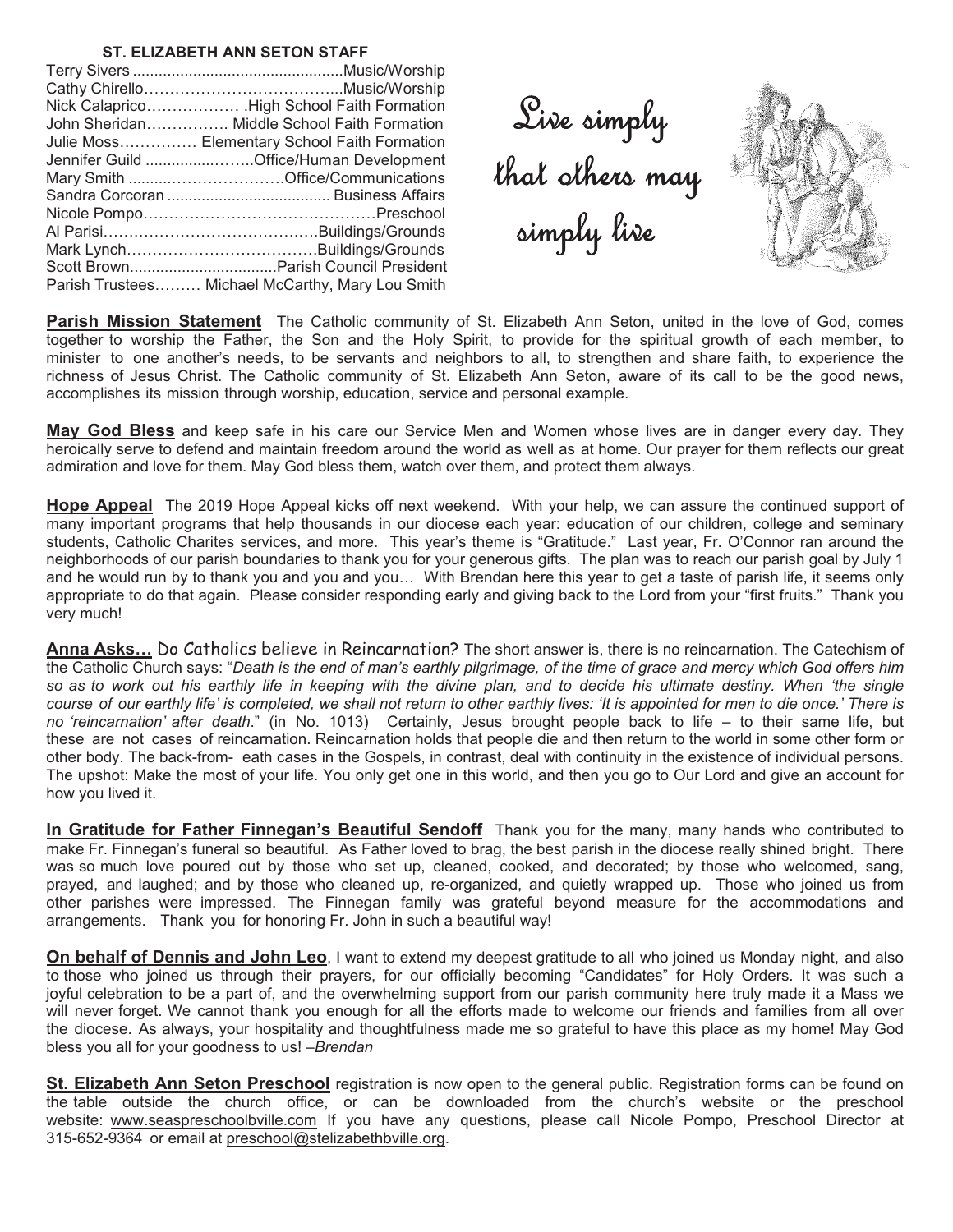**Thank You!** Dear Fr O'Connor, I want to express my heartfelt gratitude to you and all the wonderful parishioners at St. Elizabeth Ann Seton for your generous donations to Humane CNY's bake sale. Thanks to you all, our bake sale was one of our most successful ever, receiving more than \$11,000! Those funds help us shelter and care for local homeless animals every day here in Central NY. As we move into our newly-built shelter later this year, please know that you all have played a tremendous role in our success in placing hundreds of animals in loving homes each year. On behalf of the entire board of directors and staff at Humane CNY, thank you again and may God bless you all. Rick Deyulio, Board Member.

**The Annual Graduation Mass** will be celebrated Sunday, June 16<sup>th</sup> at the 9:00am Mass. The Graduation Mass is a wonderful way to congratulate our graduates and send blessings for their future endeavors. More information forthcoming.

**Steubenville Conference –** From July 12<sup>th</sup>-14<sup>th</sup>, twenty-four teens from St. Elizabeth Ann Seton will be traveling to Steubenville, Ohio for an amazing and exciting youth Conference with 2,200 other youth from across the country! The weekend will be filled with fun, adoration, music concerts, frisbee and more!!. When the trip fills up, we will create a waiting list. For more information go to our website, www.stelizabethbville.org and click under the Faith Formation tab.

**White Water Rafting** - On June 28<sup>th</sup>, St. Elizabeth Ann Seton youth will be taking over the river! This adventure filled trip is one you won't want to miss. We are starting with Mass at 6:45AM, followed by breakfast and then head up to the river for a day of rafting. A BBQ dinner will be provided at the end of the day. This is open to teens 14+ and their parents. For more information go to our website, www.stelizabethbville.org and click under the Faith Formation tab.

**1st Ever St. Elizabeth Ann Seton Young Adult Cornhole Tournament!** -- Join us here on **Thursday, May 23rd at 6pm** and challenge Fr. O'Connor and Seminarian Brendan Foley in our first ever Cornhole Tournament! Teams of 2 (ages 18-35ish) can sign up for free online at our parish website. Prizes for the winning team will include \$100 in Amazon Gift Cards (\$50 per teammate) and the coveted title of *Champion of the first ever St. Elizabeth Ann Seton Cornhole Tournament*. The stakes are very high! Help us spread the word to welcome our college students back. Food, drinks, and intense competition will be provided by Fr. O'Connor and Brendan. Come meet and compete with other young adults from our parish community in this friendly and fun event!

**Totus Tuus** will once again be coming back to our Parish July 15<sup>th</sup> through July 19<sup>th</sup>. The week includes a day program for those entering grades 1-6 from 9:00AM to 3:00PM. An evening program for teens entering grades 7-12 will also begin Monday the 15<sup>th</sup> of July through Thursday the 18th. Both will be filled with fun, friends and faith! You can register online at www.stelizabethbville.org and click on the Faith Formation link.

## **The Word of God & Mother Seton…**

"Let us take shelter under His blessed wing and while we are sowing in tears, bless and adore Him for the hope of reaping in joy."—*Mother Seton.* While it may seem difficult for us to connect with, the book of Revelation has many parallels to the Liturgy we celebrate every Sunday. John sees a great multitude of people, robed in white, standing before the throne of God -people who endured great trials in life, but yet they stayed close to the Lord. "They will not hunger or thirst anymore... [the Lamb] will shepherd them and lead them to springs of life-giving water, and God will wipe away every tear from their eyes" (Rev 7:14-17). We always can find comfort taking shelter under God's wing in our moments of trial.

**A Prayer Chain** is in place at St. Elizabeth Ann Seton. Serving on the Prayer Chain is a way for good people to serve God and to bring blessings to others who will be grateful for the prayers of Prayer Chain Members. If prayers for self or for others are needed and desired, please call the Parish Office at 652-4300 and your prayer requests will be forwarded to Angie Peterson. At times we all need prayers and others need prayers too.

**Vocation Reflection...** Who will shepherd God's people? Pray that good leaders, filled with joy and the Holy Spirit, will serve our Church. Have you ever considered to be part of this joy filled with the Holy Spirit? For more information on vocations, please visit: www.vocations-syracuse.org.

### **Weekly Scriptures**



**Readings for May 12, 2019 Readings for May 19, 2019** Acts 13:14, 43-52 Acts 14:21-27 Revelation 7:9, 14b-17 Revelation 21:1-5a John 10:27-30 John 13:31-33a, 34-35